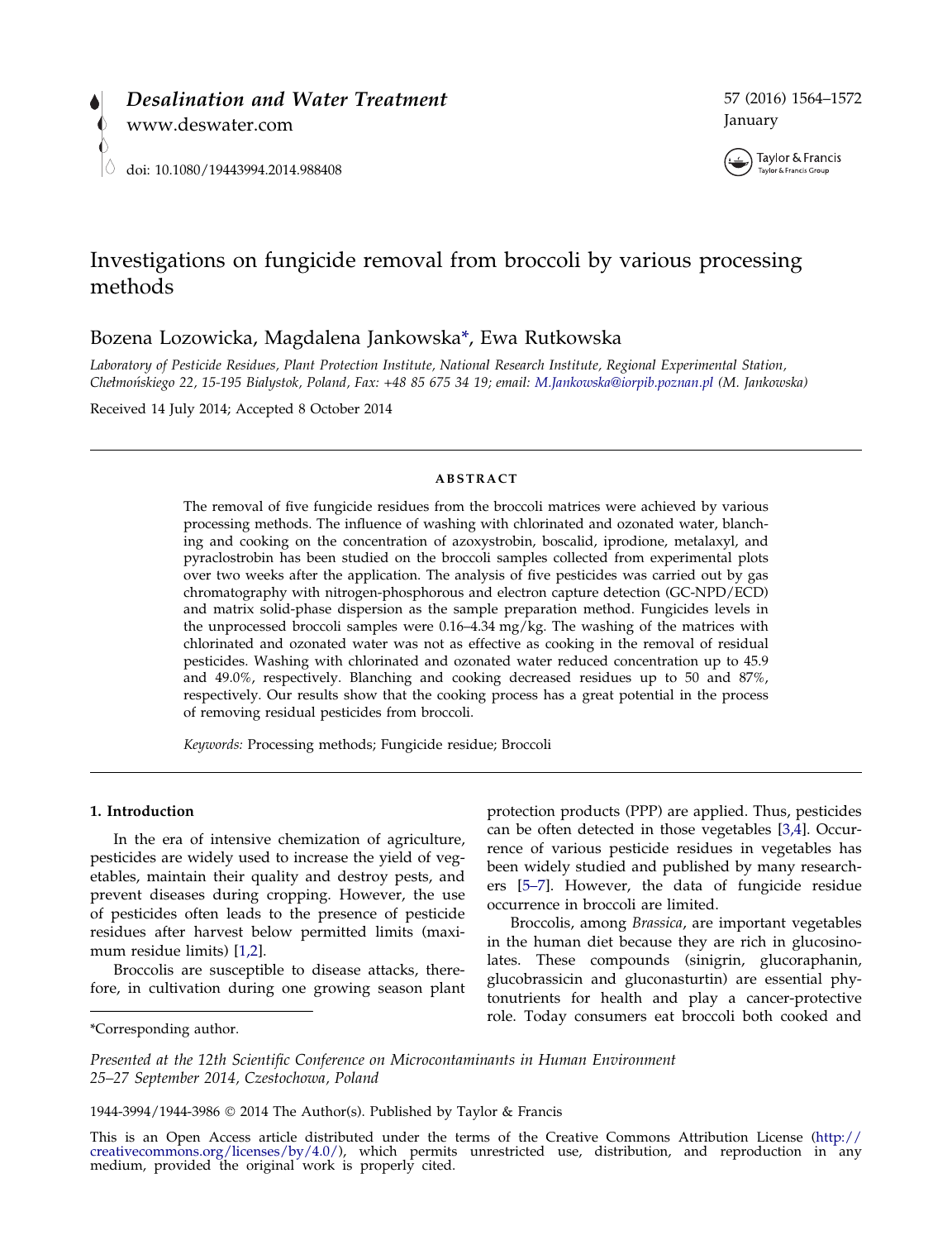raw, and it is important to consider the effect of removed pesticide residues on the quality of both raw and cooked broccoli.

In Poland, cultivation of broccoli is very common. Many PPP to control agrophages are registered, and label instructions can be found at the Polish Ministry of Agriculture website [[8\]](#page-7-0). The most popular PPP used against fungi diseases include azoxystrobin, boscalid, iprodione, metalaxyl, and pyraclostrobin. They are a new broad spectrum fungicides from different chemical classes (Table [1](#page-2-0)), and high residual levels have been detected in crops [[9,10\]](#page-7-0). Azoxystrobin (methyl(E)-2-{2- [6-(2-cyanophenoxy)pyrimidin-4-yloxy]phenyl}-3-methoxyacrylate) is a fungicide with protectant, curative, eradicant, and systemic properties. Boscalid (2-chloro-N-(4´-chlorobiphenyl-2-yl)nicotinamide) is a protectant fungicide, foliar absorption, translocates, inhibits spore germination and germ tude elongation. Iprodione (3-(3,5-dichlorophenyl)-N-isopropyl-2,4-dioxoimidazolidine-1-carboxamide) is used to prevent the germination of fungal spores and it has a contact action with that protectant and some eradicant activity. Metalaxyl (methyl N-(methoxyacetyl)-N-(2,6-xylyl)-DL-alaninate) is a systemic fungicide with a curative and protective function. It works by suppressing sporangial formation, mycelial growth, and prevents new infections. Pyraclostrobin (methyl (2E)-2-(2-{[3-(4-chlorophenyl)-1 methylpyrazol-5-yl]oxymethyl}phenyl)-3-methoxyacrylate) plays a protective and curative role. Physicochemical properties of fungicides used in field experiment, their chemical structures, water solubility,  $\log K_{\rm ow}$  data, the type of activity and maximum residue levels are included in Table [1](#page-2-0) [\[11](#page-7-0)].

It is well known that food processing can reduce the level of pesticide residues. Over the last decade, various studies have been performed to measure the concentration of pesticide residues after home or industrial processing [\[12,13](#page-7-0)]. For many years, it has been assumed that processing methods like washing, boiling, and blanching lead to a significant decrease in pesticide residues [\[14,15\]](#page-8-0). The ratio between the residue level in the processed commodity and the residue level in the commodity to be processed is called processing factor (PF). However, many PFs remain unknown and are necessary to estimate the total concentration in processed products [[16](#page-8-0)].

Therefore, the aim of this study was to estimate the influence of four processing methods: washing chlorinated and ozonated water, blanching, and cooking on pesticide residues levels in broccoli. Additionally, PFs for five fungicides on broccoli were evaluated.

## 2. Experimental

## 2.1. Reagents and materials

Acetone, n-hexane, diethyl ether and toluene (pesticide residue grade) were obtained from J.T. Baker (Deventer, Holland). Florisil (60–100 mesh) was supplied by J.T. Baker (Deventer, Holland) and anhydrous sodium sulfate from Fluka (Seelze-Hannover, Germany). Silica gel was obtained from Merck (Darmstadt, Germany). All sorbents were activated at  $600^{\circ}$ C in an oven for eight hours.

Pesticides were purchased from the Dr Ehrenstorfer GmbH (Augsburg, Germany) with certified purity above 95%. Individual stock standard solutions were prepared in acetone and stored at 4˚C. Working standard solutions for gas-chromatographic analysis were prepared by suitable dilution of the stock solution with a mixture hexane/acetone  $(9:1, v/v)$ .

## 2.2. Field experiments

#### 2.2.1. Cultivation

The open field trials were conducted in a plantation of broccoli located in Sokółka, the northeastern Poland (Podlasie). The total area of the field was  $100 \text{ m}^2$  and five plots  $(20 \text{ m}^2 \text{ each})$  were separated. A double dose of the recommended dose of PPP was applied by a specialized operator using spray boom equipment at normal settings and timing, providing  $50-70$  drop/cm<sup>2</sup> with a drop size between 150 and  $250 \,\mu m$  $250 \,\mu m$  (Table 2). The total rainfall was  $40.1 \mathrm{L/m^2}$  and the daily maximum/minimum/medium temperatures ranged between  $21/9/18^{\circ}C$  from the day of spraying until harvest.

## 2.2.2. Harvest

Broccoli samples were collected 14 d after the application of PPP. Vegetables were cut using knives at 1–2 cm above the ground level. The knives had been cleaned with water prior to use and sterile disposable gloves were worn. Diseased and oversized plants were excluded from sampling. Forty heads of broccoli were randomly collected to obtain 12 kg of samples, packed in polyethylene bags, and transported in refrigerated condition to the laboratory. The samples were stored in a refrigerator at 4˚C before analysis.

### 2.3. Sample preparation

As for 12 kg of samples, the broccoli were cut into small part (florets) and divided into four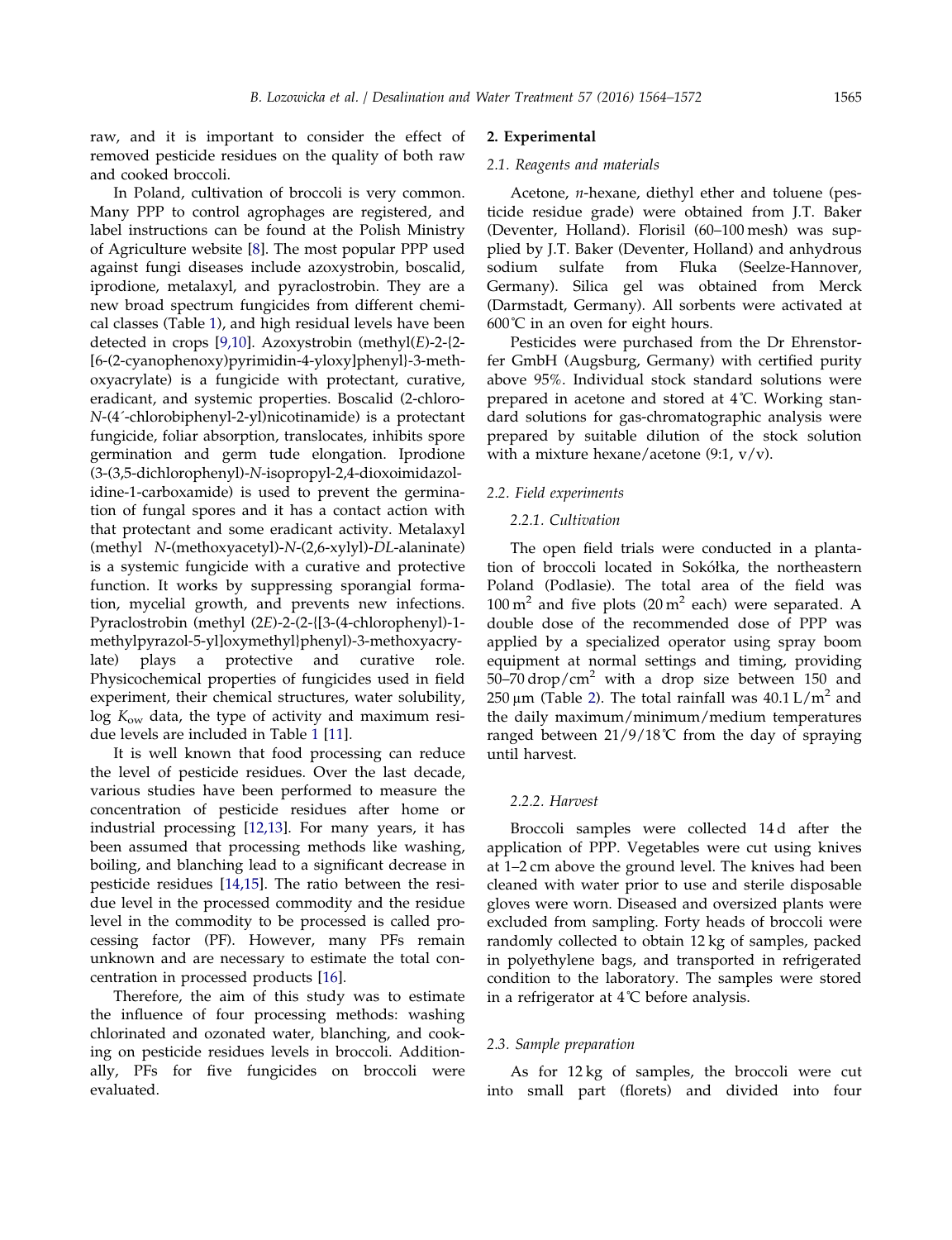<span id="page-2-0"></span>

| Table 1                                                                  | Characteristics of the analyzed fungicides                                     |                         |                     |                            |                                                            |                           |                |                                                |
|--------------------------------------------------------------------------|--------------------------------------------------------------------------------|-------------------------|---------------------|----------------------------|------------------------------------------------------------|---------------------------|----------------|------------------------------------------------|
| Acive substance                                                          | Substance group                                                                | Solubility <sup>a</sup> | $\log K_{\rm ow}$ b | Chemical<br>structure      | Chemical<br>formula                                        | Molecular mass<br>(g/mol) | Mode of action | $\langle mg/kg\rangle$<br>$\mbox{MRL}^{\rm c}$ |
| Azoxystrobin                                                             | Strobilurin                                                                    | 6.7                     | 2.5                 | $-CH3$<br>¥,               | $\mathrm{C}_{22}\mathrm{H}_1$ $\mathrm{N}_3\mathrm{O}_5$   | 403.4                     | Systemic       | 5.0                                            |
| Boscalid                                                                 | Carboxamide                                                                    | 4.6                     | 2.96                |                            | $\mathrm{C_{18}H_{12}Cl_2N_2O}$                            | 343.21                    | Contact        | 5.0                                            |
| Iprodione                                                                | Dicarboximide                                                                  | 12.2                    | 3.1                 | $C_{H}$<br>Ξ,              | $\mathrm{C_{13}H_{13}Cl_2N_3O_3}$                          | 330.17                    | Contact        | 0.1                                            |
| Metalaxyl                                                                | Phenylamide                                                                    | 7,100                   | 1.65                | £<br>ぎ<br>ざ<br>£<br>ن<br>£ | $\mathrm{C}_{15}\mathrm{H}_{21}\mathrm{NO}_{4}$            | 279.33                    | Systemic       | 0.2                                            |
| Pyradostrobin                                                            | Strobilurin                                                                    | $\ddot{0}$              | 3.99                | Ę<br>$\frac{1}{2}$         | $\mathrm{C}_{22}\mathrm{H}_{21}\mathrm{CIN}_2\mathrm{O}_4$ | 412.87                    | Systemic       | 0.1                                            |
| 'EU Pesticide Database [17].<br>${}^{\text{a}}$ In water at 20°C (mg/L). | $^{\rm b}$ log $K_{\rm ow}$ octanol-water partition coefficient at pH 7, 20°C. |                         |                     |                            |                                                            |                           |                |                                                |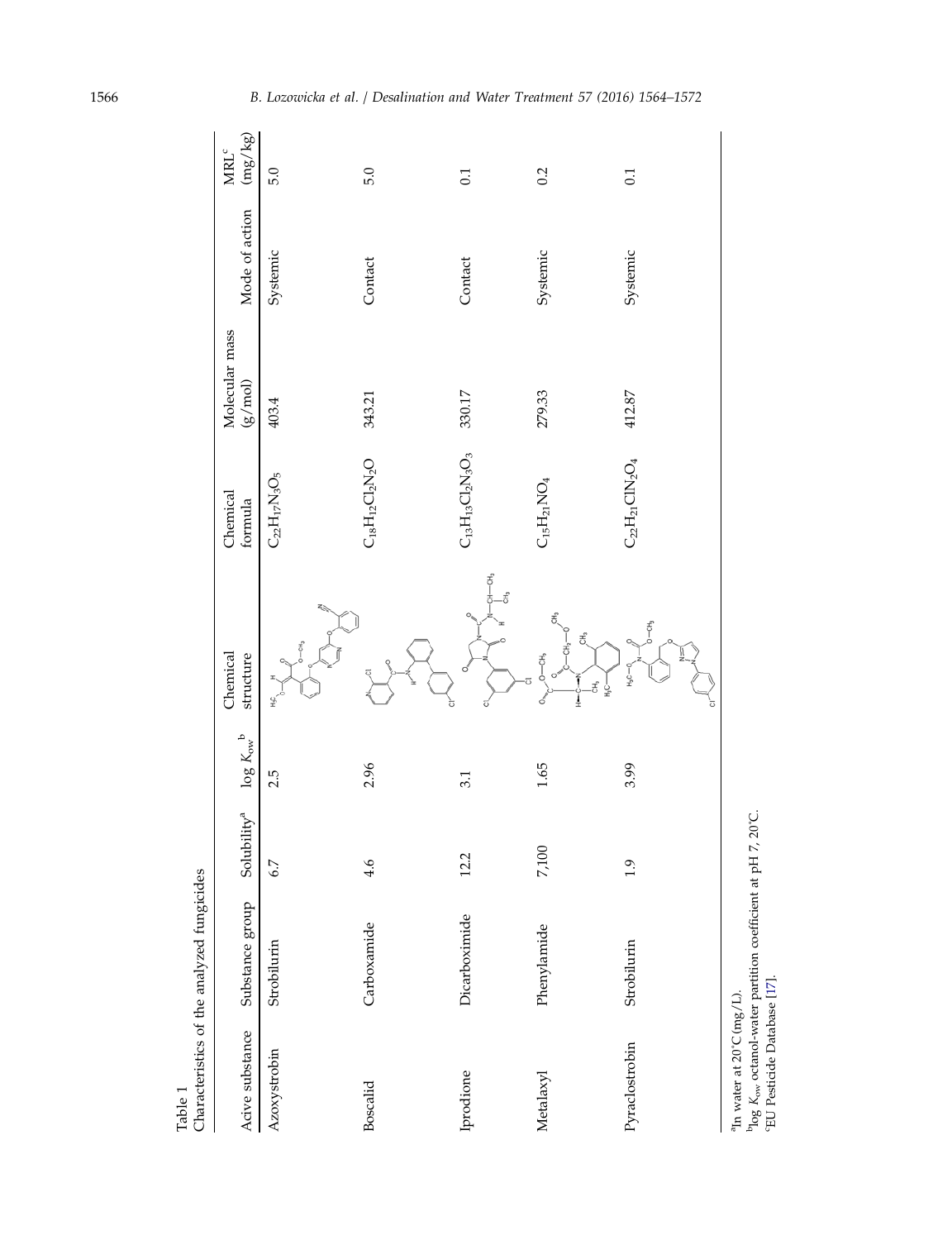| PPP                        | Active<br>substance (a.s.) | The recommended<br>dose of PPP <sup>a</sup> | The double dose of PPP used<br>in experiment | Fungi causal agent                                                                                                |
|----------------------------|----------------------------|---------------------------------------------|----------------------------------------------|-------------------------------------------------------------------------------------------------------------------|
| Amistar 250 SC             | Azoxystrobin               | $0.3 L$ a.s./ha                             | $0.6 L$ a.s./ha                              | Alternaria brassicae<br>Alternaria brassicola<br>Alternaria alternata                                             |
| Signum 33 WG               | Boscalid pyraclostrobin    | $1.0 \text{ kg a.s.}/\text{ha}$             | $2.0 \text{ kg}$ a.s./ha                     | Alternaria brassicae<br>Alternaria brassicola<br>Alternaria alternata                                             |
| Rovral Aquaflo<br>500 SC   | Iprodione                  | $1.0 L$ a.s./ha                             | $2.0 L$ a.s./ha                              | Botrytis squamosa<br>Botrytis aclada<br>Botrytis cinerea Pers<br>Alternaria brassicae<br>Sclerotinia sclerotiorum |
| Ridomil Gold MZ<br>67.8 WG | Metalaxyl                  | $2.0 \text{ kg}$ a.s./ha                    | $4.0 \text{ kg}$ a.s./ha                     | Albugo candida<br>Puccinia horiana                                                                                |

<span id="page-3-0"></span>Table 2 Characteristic of applied PPP

<sup>a</sup>The recommended dose of PPP according to Polish Ministry of Agriculture web site [[8](#page-7-0)].

representative analytical subsamples (about 3 kg). In order to minimize the variability factor, broccoli florets were taken randomly. Fig. 1 shows the sampling scheme and processing procedure.

As shown in Fig. 1, each analytical subsample was divided into two parts. One part (1.5 kg taken randomly) was not the object of any processing (unprocessed sample) and was used to evaluate the initial concentration of five fungicides. This part of subsample was homogenized in Waring Blender (USA) and frozen until further analysis. The other part of broccoli florets (the remaining 1.5 kg taken randomly) were divided into 500 g samples and washed with chlorinated, ozonated water, blanched and cooked to obtain processed samples. Immediately after processing, all these samples were blended and kept deep-frozen (−20˚C) before being analyzed.

# 2.4. Processing factor

The unprocessed broccoli samples were used to calculate some PFs. The PF is a ratio between residues concentration in the processed commodity and the same in the raw commodity [Eq. (1)]:



Fig. 1. Processing scheme.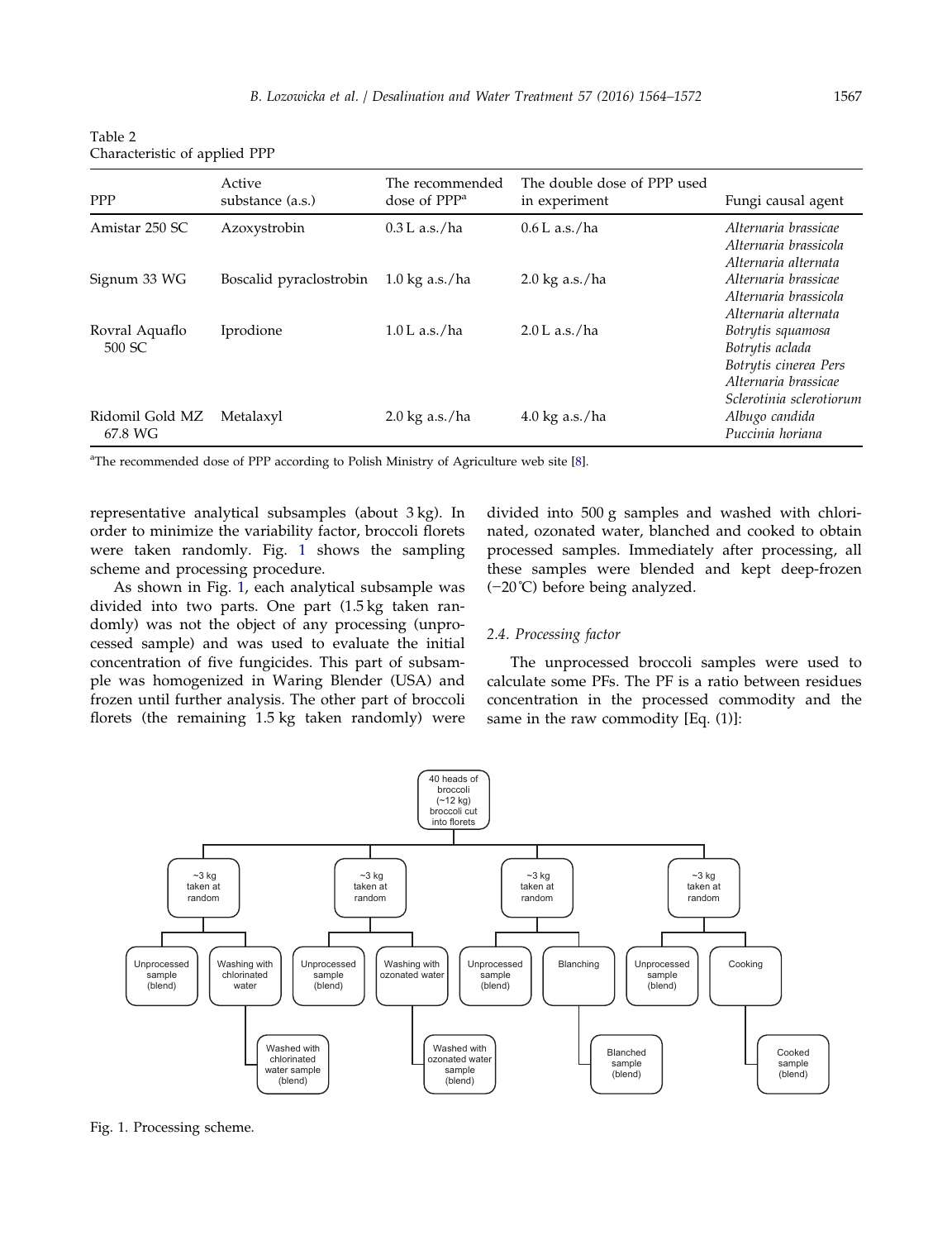$$
PF = \frac{c_{\text{processed}}}{c_{\text{raw}}} \times 100 \tag{1}
$$

where PF—processing factor;  $c_{\text{processed}}$ —residue concentration in the processed commodity;  $c_{\text{raw}}$ —residue concentration in the raw commodity.

#### 2.5. Processing methods

# 2.5.1. Washing with chlorinated water

Five hundred grams of broccoli florets was washed using 1 L chlorinated (tap) water (10<sup>°</sup>C, 0.1 mg Cl<sub>2</sub>/L) by immersion for 5 min. After that period of time, the florets were taken out and dried by absorbent paper ("washed with chlorinated water" sample).

#### 2.5.2. Washing with ozonated water

Ozone was generated with an GL-2186 ozone generator (WRC Multiozon, Poland) at a flow rate of 1 L/ min. The maximum amount of ozone that could be dissolved under these conditions was  $1 \text{ mgO}_3/L$ . Then 500 g of broccoli florets were immersed in this solution (10<sup>°</sup>C, 1 mg O<sub>3</sub>/L) for 5 min. After that time, the florets were taken out and dried by absorbent paper ("washed with ozonated water" sample).

#### 2.5.3. Blanching

500 g of broccoli florets was put into a stainless steel basket to  $1 L$  of boiling water (100 $^{\circ}$ C) for 1 min. After the thermal process, the broccoli was cooled in water (10<sup>°</sup>C, 1 L per 500 g) and dried by the absorbent paper ("blanched" sample).

#### 2.5.4. Cooking

Five hundred grams of broccoli florets was put into a stainless steel basket to 1 L of boiling water (100 $^{\circ}$ C) for 20 min. After that time, the basket with florets was taken out and dried by the absorbent paper ("cooked" sample).

#### 2.6. Sample preparation and chromatographic analysis

Broccoli samples were prepared according to the original matrix solid-phase dispersion method described in our previous publication Łozowicka et al. [[4\]](#page-7-0). The scheme of the extraction procedure is presented in Fig. [2.](#page-5-0)

The qualitative and quantitative analysis of the samples was performed using Agilent 7890 A gas chromatograph (Waldbronn, Germany) equipped with a nitrogen-phosphorous (NP) and an electron-capture (EC) detector. The chromatographic separation was carried out on a HP-5 column containing 5%-phenylmethylpolysiloxane  $(30 \text{ m} \times 0.32 \text{ mm}$  and film thickness 0.50 μm). The operating conditions were as follows: for detectors—injector temperature: 210˚C; carrier gas: helium at a flow-rate of 3.0 mL/min; detector temperature: 300˚C (EC and NP); make up gas: nitrogen at a flow-rate of 57 mL/min (EC) and 8 mL/min NP, hydrogen 3.0 mL/min, air 60 mL/min; for oven—the initial temperature: 120˚C increase to 190°C at 16°C/min, then to 230°C at 8°C/min and finally to 285˚C at 18˚C/min and hold 10 min (EC and NP). The volume of the final sample extract injected at  $210^{\circ}$ C in splitless mode (purge off time 2 min) was 2 μL. The total time of the analysis was 20 min.

#### 3. Results and discussion

#### 3.1. Recovery studies

During the study, a number of quality control recovery tests were conducted on blank broccoli samples. Three concentration levels of five pesticide standards ranging between the limit of quantification (LOQ) and 200× the LOQ had been used for calibration curve, and the correlation coefficients  $(R^2)$  were >0.998 (Table [3](#page-5-0)). The LOQ had been determined with a signal-to-noise ratio  $(S/N) = 10$  and the limit of detection (LOD)  $(S/N) = 3$ . These values had been determined following the guidelines established by the European Commission [\[18](#page-8-0)], in which LOQ is defined as the lowest validated spike level meeting the method performance criteria.

The blank broccoli samples had been spiked at three fortification levels and analyzed by the methodology described in point 2.6. Mean recovery values and the corresponding relative standard deviations (RSD) obtained for five pesticides are indicated in Table [3](#page-5-0). In all those cases, the results of the recovery tests are in accordance with the validation and quality control criteria for pesticide residue analysis (mean recovery in the range 70–120% with an RSD < 20%) [\[18\]](#page-8-0).

#### 3.2. Unprocessed broccoli

The purpose of the field experiment was to produce samples containing residues of five selected pesticides in order to determine the initial concentrations of raw, unprocessed broccoli. It was necessary to calculate PFs, which described the efficiency of food processing on pesticide residue level. The concentrations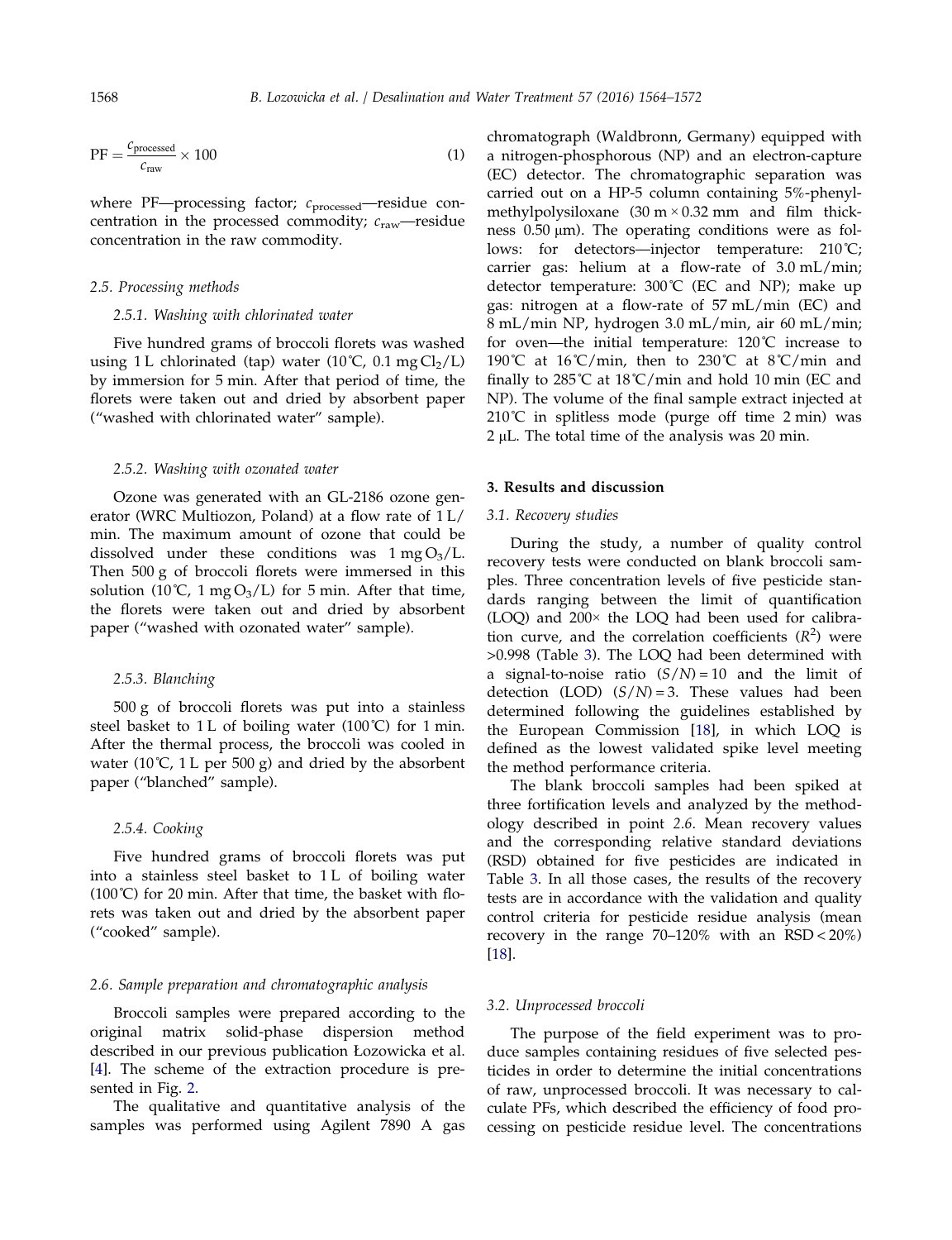<span id="page-5-0"></span>

Fig. 2. Sample preparation scheme.

| Table 3 |                              |
|---------|------------------------------|
|         | Method validation parameters |

|                |         | Level $1, 0.01$ mg/kg            | Level 2, $0.10$ mg/kg            | Level 3, $2.00 \text{ mg/kg}$    |                |                       |
|----------------|---------|----------------------------------|----------------------------------|----------------------------------|----------------|-----------------------|
| Pesticide      | $R^2$   | Mean recovery $\pm$<br>$RSD(\%)$ | Mean recovery $\pm$<br>$RSD(\%)$ | Mean recovery $\pm$<br>$RSD(\%)$ | LOO<br>(mg/kg) | <b>LOD</b><br>(mg/kg) |
| Azoxystrobin   | 0.99970 | $95.10 \pm 3.31$                 | $88.83 \pm 3.45$                 | $92.30 \pm 3.10$                 | 0.010          | 0.002                 |
| Boscalid       | 0.99795 | $102.57 \pm 2.15$                | $105.10 \pm 2.86$                | $107.57 \pm 1.86$                | 0.010          | 0.002                 |
| Iprodione      | 1.00000 | $104.93 \pm 4.62$                | $106.07 \pm 3.50$                | $93.43 \pm 0.64$                 | 0.010          | 0.005                 |
| Metalaxyl      | 0.99839 | $104.77 \pm 1.72$                | $96.23 \pm 1.78$                 | $85.43 \pm 7.02$                 | 0.010          | 0.005                 |
| Pyraclostrobin | 0.99989 | $102.57 \pm 1.90$                | $99.87 \pm 4.86$                 | $101.15 \pm 1.26$                | 0.010          | 0.005                 |

of the analyzed pesticides in unprocessed samples are summarized in Table 4.

practice. The changes of fungicide residues during processing are presented in Table [5.](#page-6-0)

# 3.3. Effect of processsing

To achieve the aim of this study, several processing methods were carried out: washing chlorinated and ozonated water, blanching, and cooking. To evaluate the effects of processing on the pesticide residues in broccoli, PFs related to each process were determined and expected to be below 1. The processing conditions were established in accordance with the industrial practice corresponding as closely as possible to the actual conditions that are normally used in

# 3.4. Effects of washing with chlorinated water on residue levels

Washing is the most common form of processing and it is often the first step in various types of treatment, especially in household conditions. In this study, washing was done in cold chlorinated (tap) water. As shown in Fig. [3](#page-6-0), this process removed a portion of the pesticide residues between  $19.4\%$  (PF = 0.81) for metalaxyl and  $45.9\%$  (PF = 0.54) for iprodione. That decrease could be explained by physicochemical

Table 4

Fungicide residues in unprocessed broccoli

| Pesticide                                                                                                                             | Azoxystrobin Boscalid | Iprodione | Metalaxyl | Pyraclostrobin |
|---------------------------------------------------------------------------------------------------------------------------------------|-----------------------|-----------|-----------|----------------|
| Concentration $(mg/kg) \pm RSD^a(n=4)$ $0.343 \pm 0.1310$ $1.998 \pm 0.7551$ $4.342 \pm 1.5982$ $0.165 \pm 0.0471$ $0.418 \pm 0.1716$ |                       |           |           |                |
|                                                                                                                                       |                       |           |           |                |

a RSD—relative standard deviation.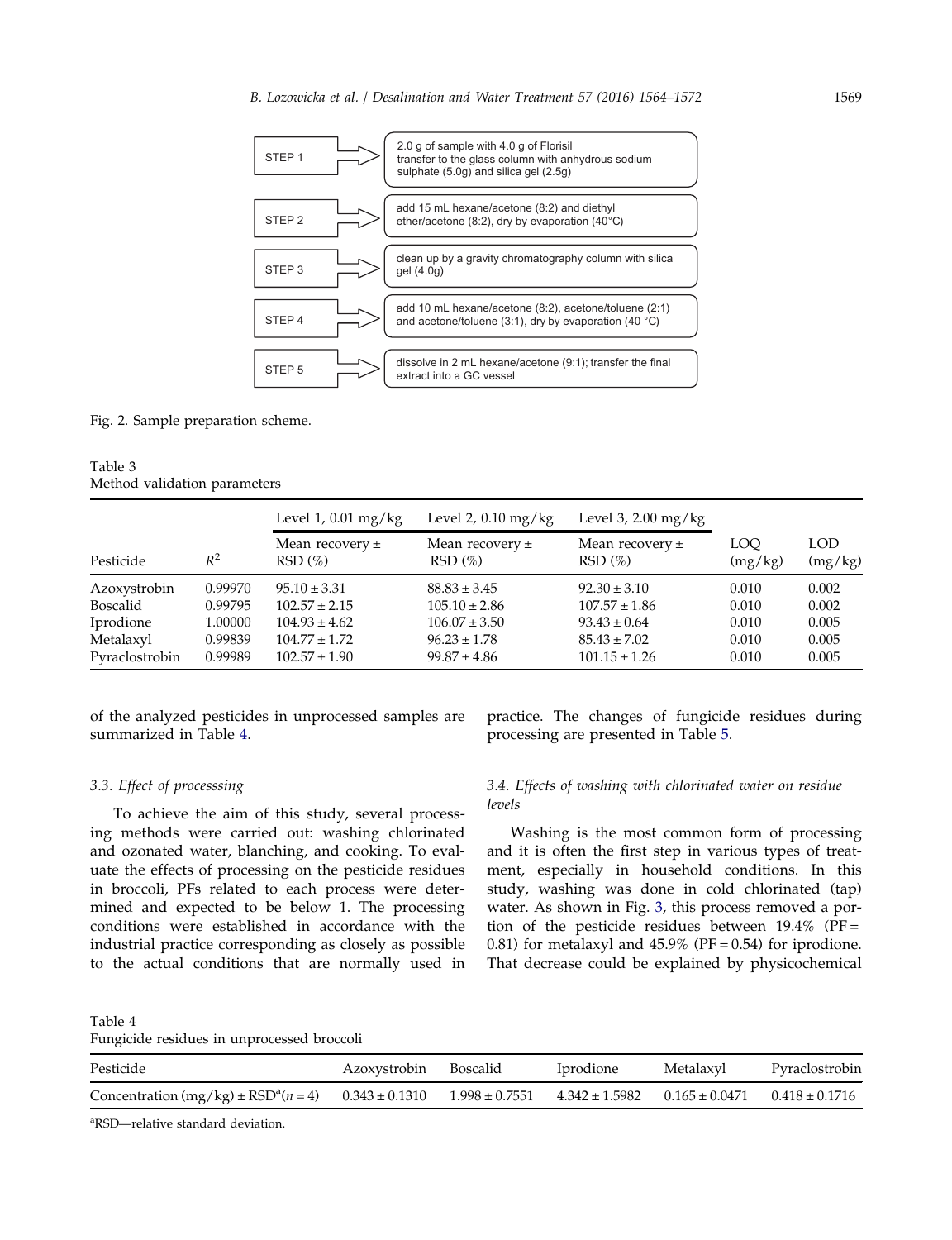|                                                                             | Washing with chlorinated water                                                                             |                                      |                                      | Washing with ozonated water                                                                                |                                      |                                      |
|-----------------------------------------------------------------------------|------------------------------------------------------------------------------------------------------------|--------------------------------------|--------------------------------------|------------------------------------------------------------------------------------------------------------|--------------------------------------|--------------------------------------|
| Pesticide                                                                   | Concentration $(mg/kg) \pm$<br>$RSDa(n = 2)$                                                               | Reduction<br>$(\%)$                  | $PF^b$                               | Concentration $(mg/kg) \pm$<br>$RSDa$ ( <i>n</i> = 2)                                                      | Reduction<br>$(\%)$                  | $PF^b$                               |
| Azoxystrobin<br>Boscalid<br>Iprodione<br>Metalaxyl<br>Pyraclostrobin        | $0.204 \pm 0.0619$<br>$1.516 \pm 0.3015$<br>$2.351 \pm 0.7143$<br>$0.133 \pm 0.0255$<br>$0.289 \pm 0.0486$ | 40.5<br>24.2<br>45.9<br>19.4<br>30.8 | 0.59<br>0.76<br>0.54<br>0.81<br>0.69 | $0.175 \pm 0.0822$<br>$1.117 \pm 0.1185$<br>$2.216 \pm 0.9107$<br>$0.106 \pm 0.0299$<br>$0.232 \pm 0.1030$ | 48.9<br>44.1<br>49.0<br>35.5<br>44.4 | 0.51<br>0.56<br>0.51<br>0.64<br>0.56 |
|                                                                             | Blanching                                                                                                  |                                      |                                      | Cooking                                                                                                    |                                      |                                      |
| Pesticide                                                                   | Concentration $(mg/kg) \pm$<br>$RSDa(n = 2)$                                                               | Reduction<br>$(\%)$                  | $PF^b$                               | Concentration $(mg/kg) \pm$<br>$RSDa(n = 2)$                                                               | Reduction<br>$(\%)$                  | $PF^b$                               |
| Azoxystrobin<br><b>Boscalid</b><br>Iprodione<br>Metalaxyl<br>Pyraclostrobin | $0.167 \pm 0.0115$<br>$0.923 \pm 0.4362$<br>$1.410 \pm 0.3832$<br>$0.072 \pm 0.0108$<br>$0.203 \pm 0.0043$ | 51.2<br>53.8<br>67.5<br>56.4<br>51.5 | 0.49<br>0.46<br>0.32<br>0.44<br>0.49 | $0.064 \pm 0.0186$<br>$0.612 \pm 0.3554$<br>$0.563 \pm 0.2994$<br>$0.055 \pm 0.0121$<br>$0.123 \pm 0.1055$ | 81.2<br>69.4<br>87.0<br>66.7<br>70.6 | 0.19<br>0.31<br>0.13<br>0.33<br>0.29 |

<span id="page-6-0"></span>Table 5 Effect of processing on fungicide residues in broccoli

<sup>a</sup>RSD—relative standard deviation.

<sup>b</sup>PF—processing factor.

properties like water solubility of the pesticide (Table [1\)](#page-2-0). For example, iprodione is a relatively more polar (log  $K_{\text{ow}} = 3.1$ ) pesticide than metalaxyl (log  $K_{\text{ow}}$ ) = 1.65).Thus, some significant decrease was expected.

# 3.5. Effects of washing with ozonated water on residue levels

Ozone is a strong oxidizing agent and has a wide application in water treatment, food processing, and other environmental areas. In this study, ozonated



Fig. 3. PFs after various processing methods for five fungicides in broccoli.

water was more effective in pesticide removal than tap water. The pesticide residues reduced between 35.5%  $(PF = 0.64)$  for metalaxyl and 49.0%  $(PF = 0.51)$  for iprodione (Fig. 3). As in the case of washing with chlorinated water, the lowest reduction for metalaxyl was also observed (Table 5). Such a large reduction may be possible since the dissolved ozone generates hydroxyl radicals that are highly effective at decomposing organic molecules like fungicide residual [[19,20\]](#page-8-0).

# 3.6. Effects of blanching on residue levels

Blanching is a thermal process used mostly for vegetable tissues prior to freezing, drying, or canning. Vegetables are plunged into hot water at the temperature of 100˚C or below and then removed after a short time to be finally plunged into cool water to halt the cooking process. Blanching was more effective to eliminate pesticide residues than both types of washing. As shown in Fig. 3, the PFs for blanching are less than 0.5. After the blanching step, all studied fungicide residues: azoxystrobin, boscalid, iprodione, metalaxyl, and pyraclostrobin were reduced by over 51%. The highest removal efficacy for iprodione (67.5%,  $PF = 0.32$ ) was detected (Table 5).

# 3.7. Effects of cooking on residue levels

Cooking is the act of preparing food conducted in high temperatures which is often used prior to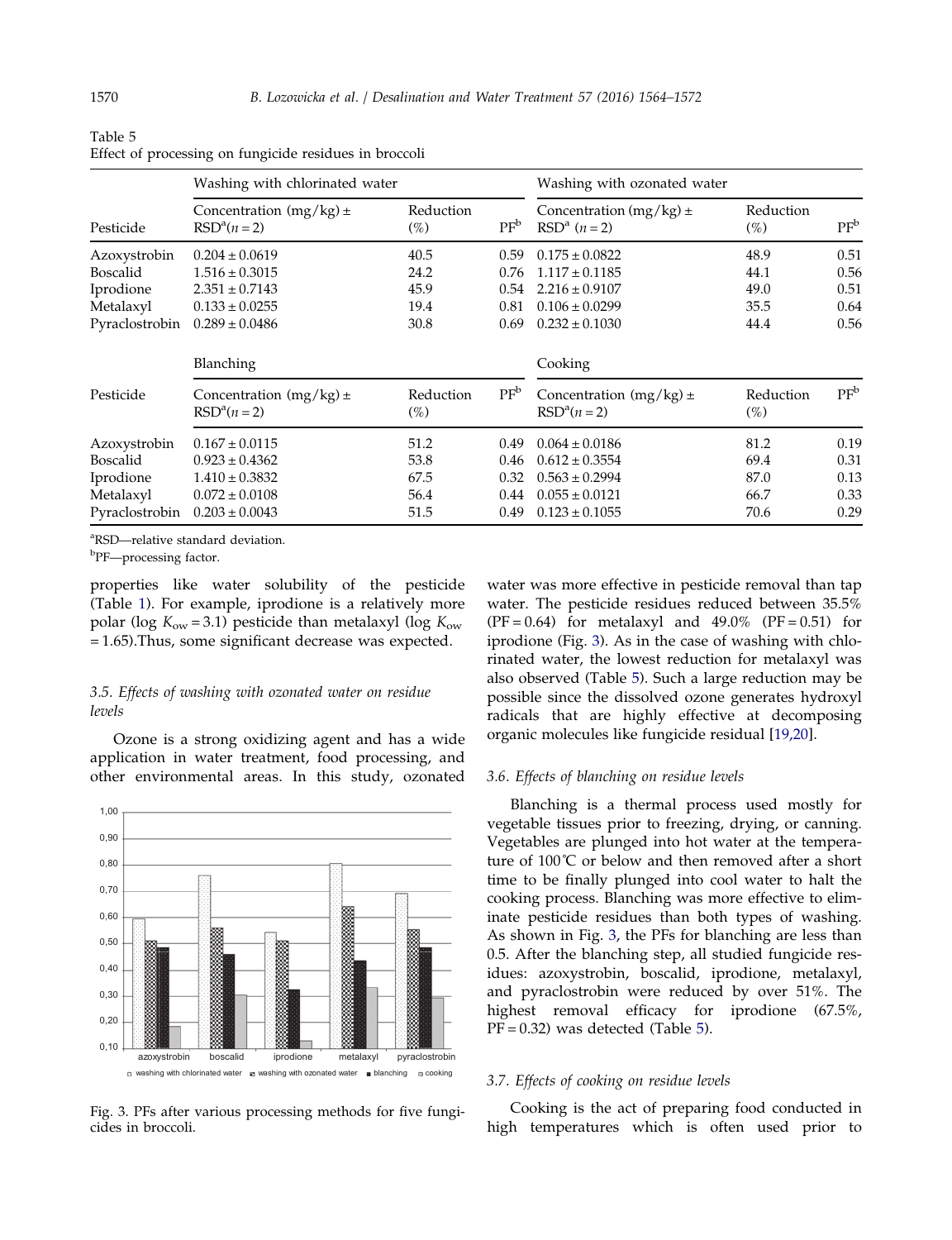<span id="page-7-0"></span>consuming vegetables. The concentration level of fungicide residues was strongly reduced in this process and PFs was below 0.33 for all active substances. Iprodione was highly reduced up to  $87.0\%$  (PF = 0.13) and the lowest efficacy for metalaxyl (66.7% with  $PF = 0.33$ ) removal was noted (Table [5\)](#page-6-0). These results can be explained by the fact that the main effect of cooking is a process of pesticide degradation, because volatilization, hydrolysis, and thermal breakdown occur during the boiling process.

#### 4. Summary

In this study, four processing methods: washing with chlorinated and ozonated water, blanching and cooking were investigated to evaluate the removal efficiency of the most common fungicide residue in broccoli. PFs for azoxystrobin, boscalid, iprodione, metalaxyl, and pyraclostrobin were determined. The obtained PF values ranged between 0.13 and 0.81. The washing of the matrices with chlorinated and ozonated water was not as effective to remove pesticide residues as thermal processing. It can be explained by physicochemical properties of pesticides, and on the other hand, by conditions of the process. Water solubility and polarity described as the log  $K_{ow}$  had an impact on removal efficiency of pesticides. Iprodione is a relatively more polar pesticide than metalaxyl with lower log  $K_{\text{ow}}$ , therefore, the obtained PF was lower. The most effective processing method regarding the removal of pesticide residues was cooking due to the high temperature used in the process.

Additionally, the different mode of action of pesticides in broccoli may influence changes in the residues level. Three active substances revealed systemic properties and two substances revealed the contact activity. Iprodione is a contact pesticide, so it remains on the leaf surface, acting as a shield providing a barrier to protect against infection. In contrast, systemic metalaxyl penetrate the broccoli to the deeper layers of tissue, and it is more difficult to remove. In the non-systemic action mode, residues were amenable to simple processing operations.

The present results demonstrated that processing technologies seem promising and could be useful to remove residual fungicides from a wide range of vegetables under domestic and industrial conditions.

#### Acknowledgments

The authors would like to gratefully acknowledge and thank to Piotr Kaczynski, Izabela Hrynko, Teresa Janowicz and Rafal Konecki for their assistance in field experiments and invaluable support during this research. This study was performed within the project funded by the National Science Centre, Poland (based on the decision DEC-2012/07/N/NZ9/00043, PRELUDIUM, "The risk assessment of consumers' exposure to pesticide residues in food after processing treatments").

# References

- [1] K. Hjorth, K. Johansen, B. Holen, A. Andersson, H.B. Christensen, K. Siivinen, M. Toome, Pesticide residues in fruits and vegetables from South America—A Nordic project, Food Control 22 (2011) 1701–1706.
- [2] M.A.Z. Chowdhury, A.N.M. Fakhruddin, Md. Nazrul Islam, M. Moniruzzaman, S.H. Gan, Md.K. Alam, Detection of the residues of nineteen pesticides in fresh vegetable samples using gas chromatography– mass spectrometry, Food Control 34 (2013) 457–465.
- [3] C. Smith, D. Fryer, Analysis of 16 pesticide residues in broccoli using carbonX dSPE QuEChERS AOAC Kits using GC/MS, United Science Corp. Available from: [http://uniscicorp.com/wp-content/uploads/2012/11/](http://uniscicorp.com/wp-content/uploads/2012/11/Quechers-GCMS-dSPE-Broccoli-App-Note.pdf) [Quechers-GCMS-dSPE-Broccoli-App-Note.pdf.](http://uniscicorp.com/wp-content/uploads/2012/11/Quechers-GCMS-dSPE-Broccoli-App-Note.pdf)
- [4] B. Łozowicka, M. Jankowska, P. Kaczyński, Pesticide residues in Brassica vegetables and exposure assessment of consumers, Food Control 25 (2012) 561–575.
- [5] A.N.O. Jardim, E.D. Caldas, Brazilian monitoring programs for pesticide residues in food—results from 2001 to 2010, Food Control 25 (2012) 607–616.
- [6] Z. Knezevic, M. Serdar, Screening of fresh fruit and vegetables for pesticide residues on Croatian market, Food Control 20 (2009) 419–422.
- [7] R.M. Gonzalez-Rodriguez, R. Rial-Otero, B. Cancho-Grande, J. Simal-Gandara, Occurrence of fungicide and insecticide residues in trade samples of leafy vegetables, Food Chem. 107 (2008) 1342–1347.
- [8] Polish Ministry of Agriculture web site, The Register of Plant Protection Products. Available from: [http://](http://www.bip.minrol.gov.pl/DesktopDefault.aspx?TabOrgId=647&LangId=0) [www.bip.minrol.gov.pl/DesktopDefault.aspx?TabOr](http://www.bip.minrol.gov.pl/DesktopDefault.aspx?TabOrgId=647&LangId=0) [gId=647&LangId=0](http://www.bip.minrol.gov.pl/DesktopDefault.aspx?TabOrgId=647&LangId=0); Labels—instructions for use of plant protection products, [http://www.bip.minrol.](http://www.bip.minrol.gov.pl/DesktopDefault.aspx?TabOrgId=648&LangId=0.) [gov.pl/DesktopDefault.aspx?TabOrgId=648&LangId=0.](http://www.bip.minrol.gov.pl/DesktopDefault.aspx?TabOrgId=648&LangId=0.)
- [9] B. Łozowicka, P. Kaczyński, M. Jankowska, E. Rutkowska, I. Hrynko, Pesticide residues in raspberries (Rubus idaeus L.) and dietary risk assessment, Food Addit. Contam. B, 5 (2012) 165–171.
- [10] B. Łozowicka, P. Kaczyński, E. Rutkowska, M. Jankowska, I. Hrynko, Evaluation of pesticide residues in fruit from Poland and health risk assessment, Agr. Sci. 4 (2013) 106–111.
- [11] PPDB, Pesticide Properties DataBase, University of Hertfordshire. Available from: [http://sitem.herts.ac.](http://sitem.herts.ac.uk/aeru/footprint/en/.) [uk/aeru/footprint/en/.](http://sitem.herts.ac.uk/aeru/footprint/en/.)
- [12] G. Kaushik, S. Satya, S.N. Naik, Food processing a tool to pesticide residue dissipation—A review, Food Res. Int. 42 (2009) 26–40.
- [13] B.M. Keikotlhaile, P. Spanoghe, W. Steurbaut, Effects of food processing on pesticide residues in fruits and vegetables: A meta-analysis approach, Food Chem. Toxicol. 48 (2010) 1–6.